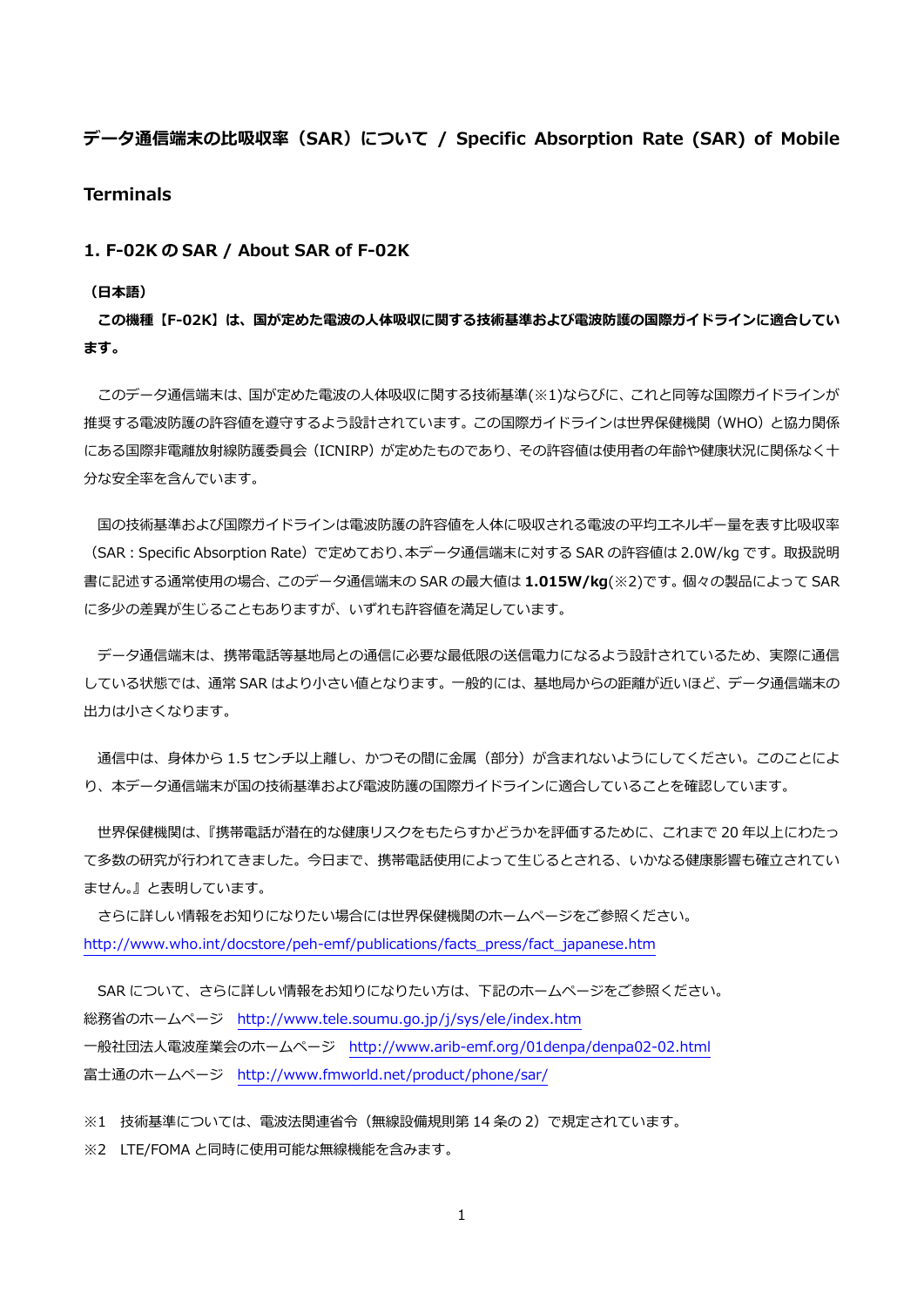#### **(In English)**

# **This model [F-02K] device complies with Japanese technical regulations and international guidelines regarding exposure to radio waves.**

This device was designed in observance of Japanese technical regulations regarding exposure to radio waves (\*1) and limits to exposure to radio waves recommended by a set of equivalent international guidelines. This set of international guidelines was set out by the International Commission on Non-Ionizing Radiation Protection (ICNIRP), which is in collaboration with the World Health Organization (WHO), and the permissible limits include a substantial safety margin designed to assure the safety of all persons, regardless of age and health condition.

The technical regulations and international guidelines set out limits for radio waves as the Specific Absorption Rate, or SAR, which is the value of absorbed energy in any 10 grams of tissue over a 6-minute period. The SAR limit for mobile terminals is 2.0 W/kg. The highest SAR value for this device when tested for intended use described in the instruction manual is **1.015 W/kg** (\*2). There may be slight differences between the SAR levels for each product, but they all satisfy the limit.

The actual SAR of this device while operating can be well below that indicated above. This is due to automatic changes to the power level of the device to ensure it only uses the minimum required to reach the network. Therefore in general, the closer you are to a base station, the lower the power output of the device.

During communication, please keep the device farther than 1.5 cm away from your body without including any metals. This device satisfies the technical regulations and international guidelines.

The World Health Organization has stated that "a large number of studies have been performed over the last two decades to assess whether mobile phones pose a potential health risk. To date, no adverse health effects have been established as being caused by mobile phone use."

Please refer to the WHO website if you would like more detailed information. http://www.who.int/docstore/peh-emf/publications/facts\_press/fact\_english.htm

Please refer to the websites listed below if you would like more detailed information regarding SAR. Ministry of Internal Affairs and Communications Website: http://www.tele.soumu.go.jp/e/sys/ele/index.htm Association of Radio Industries and Businesses Website: http://www.arib-emf.org/01denpa/denpa02-02.html (in Japanese only)

FUJITSU LIMITED Website: http://www.fmworld.net/product/phone/sar/ (in Japanese only)

\*1 Technical regulations are defined by the Ministerial Ordinance Related to Radio Law (Article 14-2 of Radio Equipment Regulations).

\*2 Including other radio systems that can be simultaneously used with LTE/FOMA.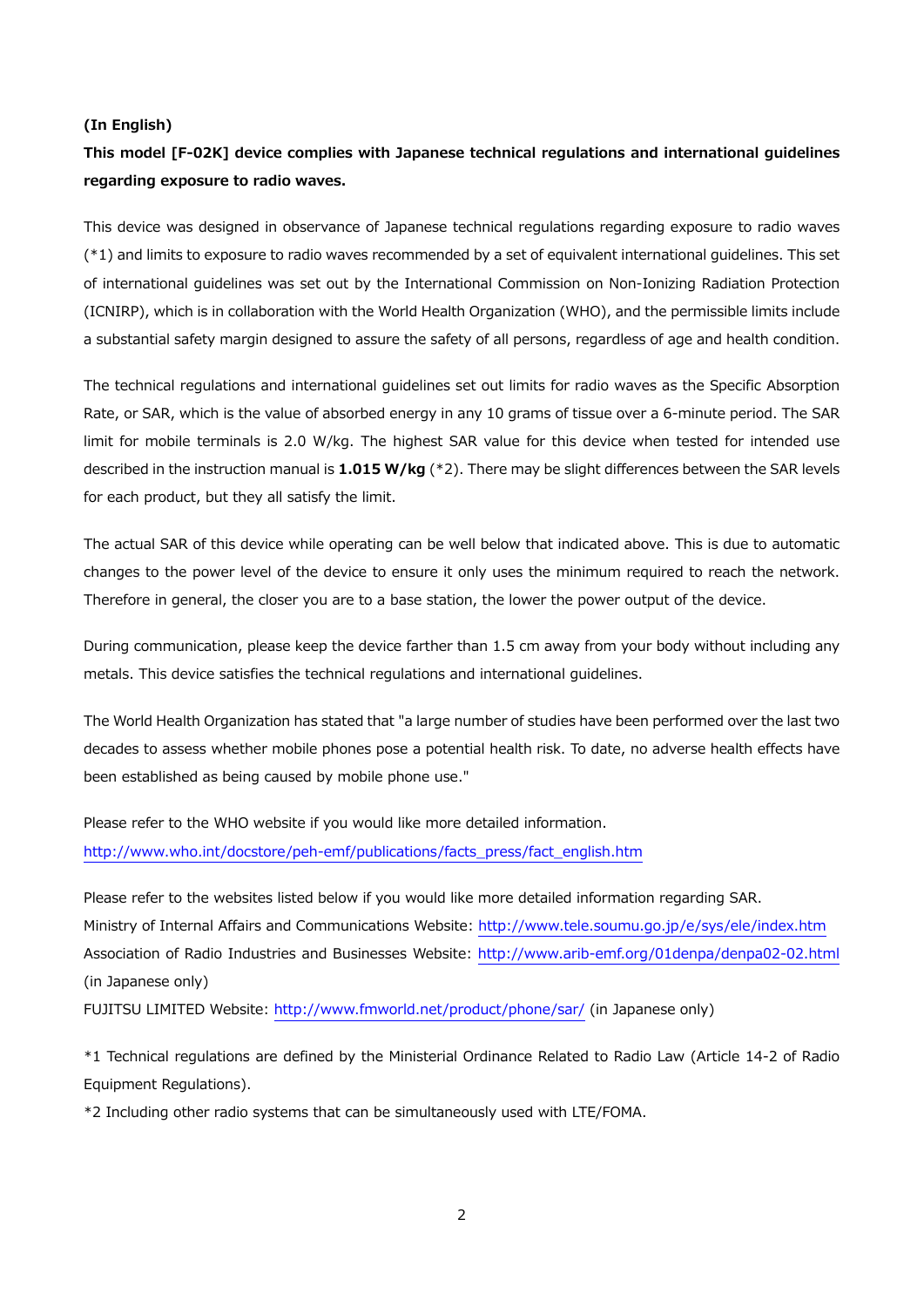#### **2. About SAR of F-02K for FCC RF exposure requirements**

### **FCC RF Exposure Information**

This tablet device meets the U.S. Government's requirements for exposure to radio waves.

This tablet device contains a radio transmitter and receiver. This tablet device is designed and manufactured not to exceed the emission limits for exposure to radio frequency (RF) energy as set by the FCC of the U.S. Government. These limits are part of comprehensive guidelines and establish permitted levels of RF energy for the general population. The guidelines are based on standards that were developed by independent scientific organizations through periodic and thorough evaluation of scientific studies.

The exposure standard for wireless tablet device employs a unit of measurement known as the Specific Absorption Rate (SAR). The SAR limit set by the FCC is 1.6 W/kg. Tests for SAR are conducted using standard operating positions as accepted by the FCC with the device transmitting at its highest certified power level in all tested frequency bands. Although the SAR is determined at the highest certified power level, the actual SAR level of the device while operating can be well below the maximum value. This is because the device is designed to operate at multiple power levels so as to use only the power required to reach the network.

In general, the closer you are to a wireless base station antenna, the lower the power output level of the device. Before a tablet model is available for sale to the public, it must be tested and certified to prove to the FCC that it does not exceed the limit established by the U.S. government-adopted requirement for safe exposure. The tests are performed on position and locations (for example, worn on the body) as required by FCC for each model. The highest SAR value for this tablet device as reported to the FCC, when worn on the body, is **1.20 W/kg**\*. (Body-worn measurements differ among tablet models, depending upon available accessories and FCC requirements).

While there may be differences between the SAR levels at various positions, they all meet the U.S. government requirements. The FCC has granted an Equipment Authorization for this tablet device with all reported SAR levels evaluated as in compliance with the FCC RF exposure guidelines. SAR information on this tablet device is on file with the FCC and can be found under the Equipment Authorization Search section at

http://www.fcc.gov/oet/ea/fccid/ (please search on **FCC ID VQK-F02K**).

For body worn operation, this device has been tested and meets the FCC RF exposure guidelines.

Please use an accessory designated for this product or an accessory which contains no metal and which positions the device a minimum of 1.5 cm from the body.

・In the United States, the SAR limit for wireless tablet device used by the general public is 1.6 Watts/kg (W/kg), averaged over one gram of tissue. SAR values may vary depending upon national reporting requirements and the network band.

\* Including other radio systems that can be simultaneously used with cellular radio wave.